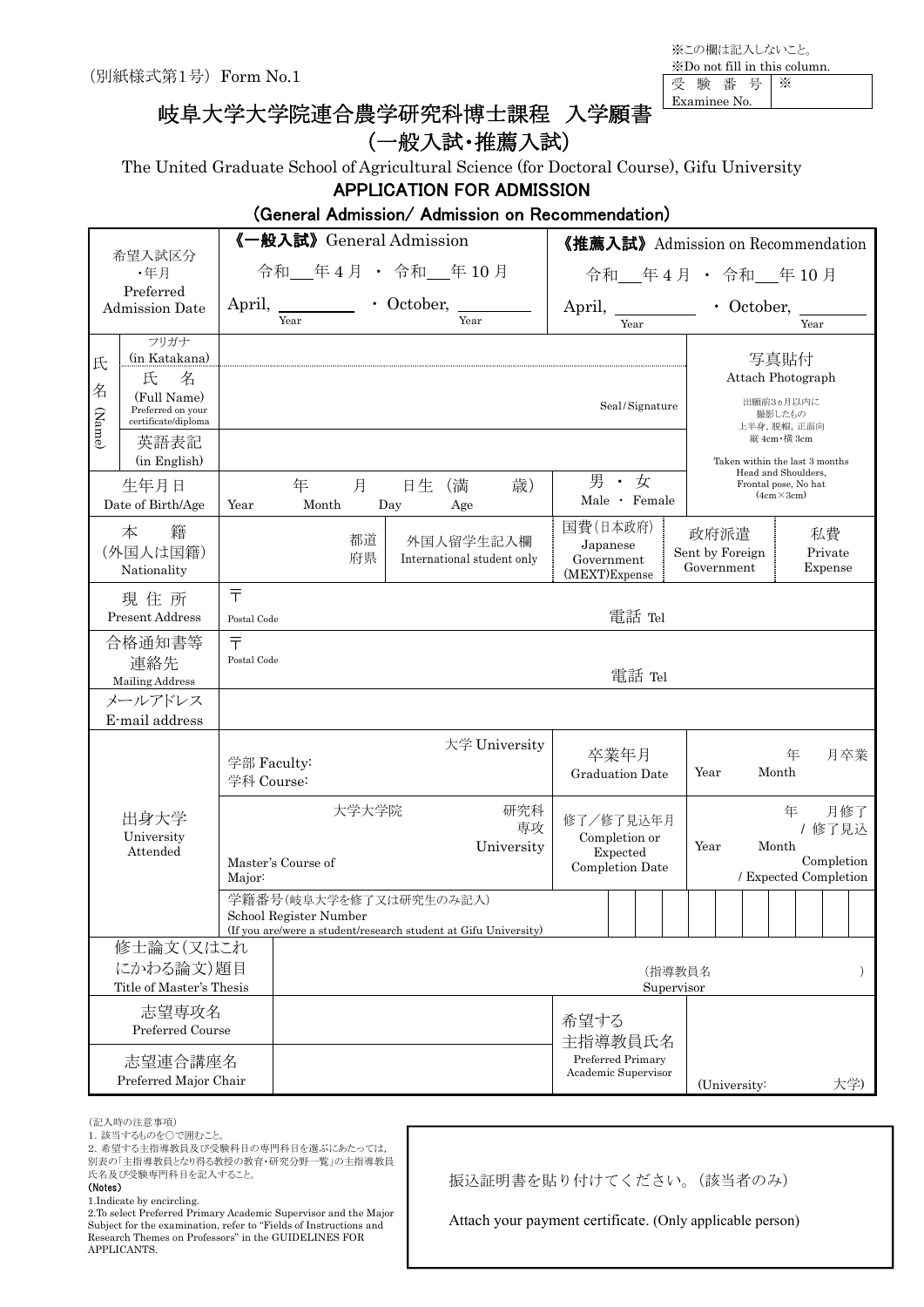※この欄は記入しないこと。 ※Do not fill in this column. 受 験 番 号 ※

Examinee No.

# 岐阜大学大学院連合農学研究科博士課程 入学願書

# (外国人特別入試)

The United Graduate School of Agricultural Science (for Doctoral Course), Gifu University

#### APPLICATION FOR ADMISSION

#### (Special Admission for International Students)

|                                | 希望入学年月<br>Preferred<br><b>Admission Date</b>                                               |                                  | April,<br>Year              |           |                                 |                         | October,                                                    | Year                    |                                                                                                                      |                                                                   |  |  |
|--------------------------------|--------------------------------------------------------------------------------------------|----------------------------------|-----------------------------|-----------|---------------------------------|-------------------------|-------------------------------------------------------------|-------------------------|----------------------------------------------------------------------------------------------------------------------|-------------------------------------------------------------------|--|--|
| 氏<br>名<br>(Name)               | フリガナ<br>(in Katakana)<br>氏<br>名<br>(Full Name)<br>Preferred on your<br>certificate/diploma |                                  |                             |           |                                 |                         | Seal/Signature                                              |                         |                                                                                                                      | 写真貼付<br>Attach Photograph<br>出願前3ヵ月以内に<br>撮影したもの<br>上半身, 脱帽, 正面向  |  |  |
|                                | 英語表記<br>(in English)<br>生年月日<br>Date of Birth/Age                                          | Year                             | 年<br>月<br>Month             | 日生<br>Day | (満<br>Age                       | 歳)                      | 男<br>· 女<br>Male · Female                                   |                         | 縦 4cm · 横 3cm<br>Taken within the last 3 months<br>Head and Shoulders,<br>Frontal pose, No hat<br>$(4cm \times 3cm)$ |                                                                   |  |  |
|                                | 国<br>籍<br>Nationality                                                                      |                                  |                             |           | 留学生種別<br>Indicate by encircling |                         | 国費(日本政府)<br>Japanese<br>Government<br>(MEXT)Expense         | 政府派遣<br>Sent by Foreign | Government                                                                                                           | 私費<br>Private<br>Expense                                          |  |  |
|                                | 現住所<br><b>Present Address</b>                                                              | $\overline{\tau}$<br>Postal Code |                             |           |                                 |                         | 電話 Tel                                                      |                         |                                                                                                                      |                                                                   |  |  |
|                                | 合格通知書等<br>連絡先<br>Mailing Address                                                           | $\bar{\tau}$<br>Postal Code      |                             |           |                                 |                         | 電話 Tel                                                      |                         |                                                                                                                      |                                                                   |  |  |
|                                | メールアドレス<br>E-mail address                                                                  |                                  |                             |           |                                 |                         |                                                             |                         |                                                                                                                      |                                                                   |  |  |
|                                |                                                                                            | 学部 Faculty:<br>学科 Course:        |                             |           |                                 | 大学 University           | 卒業年月<br>Graduation Date                                     | Year                    |                                                                                                                      | 年<br>月卒業<br>Month                                                 |  |  |
| 出身大学<br>University<br>Attended |                                                                                            | Major:                           | 大学大学院<br>Master's Course of |           |                                 | 研究科<br>専攻<br>University | 修了/修了見込年月<br>Completion or<br>Expected<br>Completion Date   | Year                    |                                                                                                                      | 月修了<br>年<br>/修了見込<br>Month<br>Completion<br>/ Expected Completion |  |  |
|                                | 修士論文(又はこれ<br>にかわる論文)題目<br>Title of Master's Thesis                                         |                                  |                             |           |                                 |                         |                                                             | (指導教員名<br>Supervisor    |                                                                                                                      |                                                                   |  |  |
|                                | 志望専攻名<br>Preferred Course<br>志望連合講座名<br>Preferred Major Chair                              |                                  |                             |           |                                 |                         | 希望する<br>主指導教員氏名<br>Preferred Primary<br>Academic Supervisor |                         | (University:                                                                                                         | 大学)                                                               |  |  |

(記入時の注意事項)

1. 該当するものを○で囲むこと。

2.希望する主指導教員及び受験科目の専門科目を選ぶにあたっては,別表の「主指導教員となり得る教授の教育・研究分野一覧」の主指導教 員氏名及び受験専門科目を記入すること。

(Notes)

1.Indicate by encircling.

2.To select Preferred Primary Academic Supervisor and the Major Subject for the examination, refer to "Fields of Instructions and Research Themes on Professors" in the GUIDELINES FOR APPLICANTS.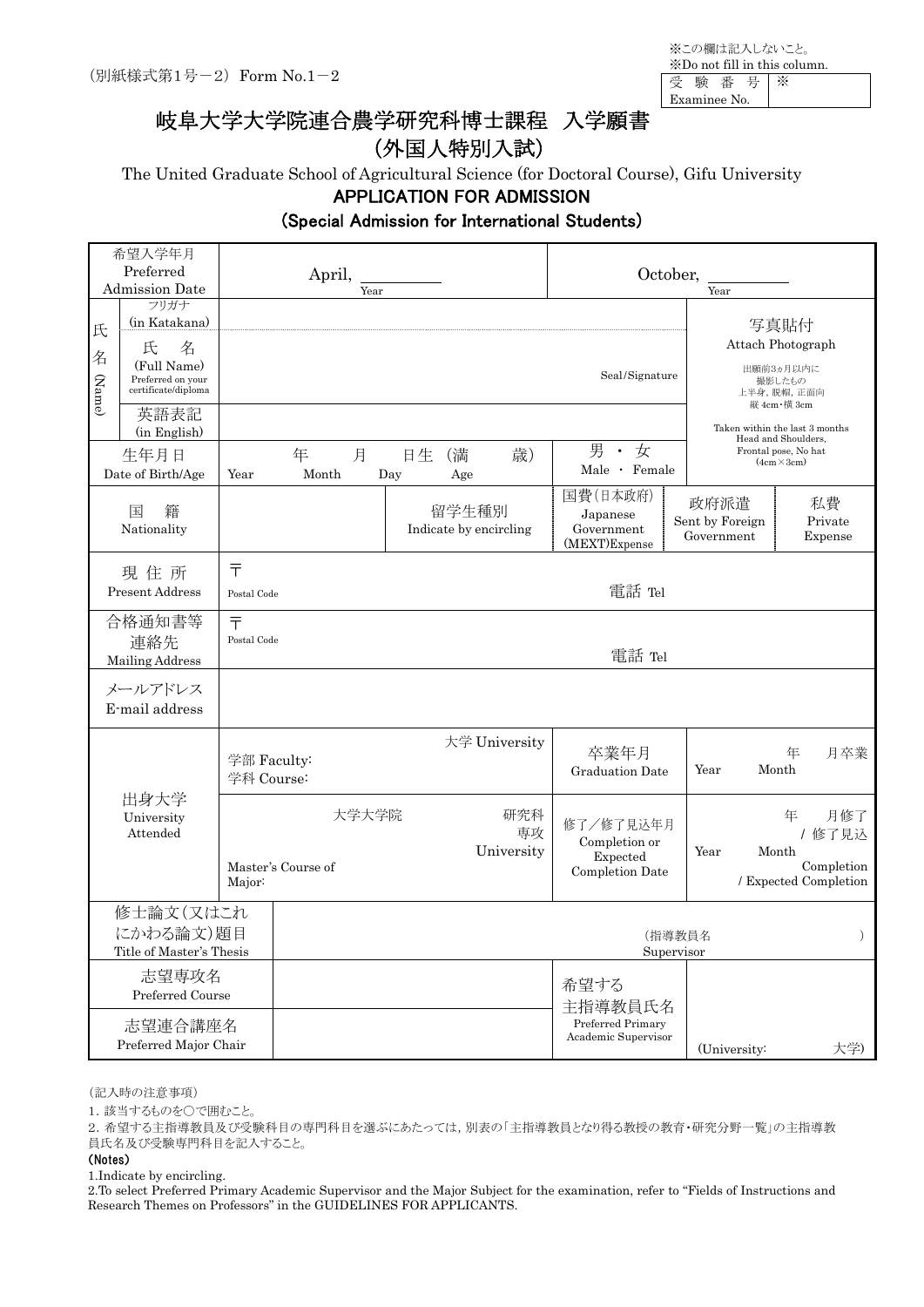(別紙様式第1号-3) Form No.1-3

岐阜大学大学院連合農学研究科博士課程 入学願書

※この欄は記入しないこと。 ※Do not fill in this column. 受 験 番 号 ※ Examinee No.

### (英語特別プログラム入試)

The United Graduate School of Agricultural Science (for Doctoral Course), Gifu University

APPLICATION FOR ADMISSION

### (ENGLISH PROGRAM FOR INTERNATIONAL STUDENTS)

|                  | 希望入学年月<br>Preferred<br><b>Admission Date</b>                                               |                                                                  | April,                                                                                                              | Year |                                      |                                                           |                                                                                                                                                   |                           |                        |                                             | October,             |                                                                                                     | Year                                  |  |                                            |                                   |                          |     |
|------------------|--------------------------------------------------------------------------------------------|------------------------------------------------------------------|---------------------------------------------------------------------------------------------------------------------|------|--------------------------------------|-----------------------------------------------------------|---------------------------------------------------------------------------------------------------------------------------------------------------|---------------------------|------------------------|---------------------------------------------|----------------------|-----------------------------------------------------------------------------------------------------|---------------------------------------|--|--------------------------------------------|-----------------------------------|--------------------------|-----|
| 氏<br>名<br>(Name) | フリガナ<br>(in Katakana)<br>氏<br>名<br>(Full Name)<br>Preferred on your<br>certificate/diploma |                                                                  |                                                                                                                     |      |                                      |                                                           |                                                                                                                                                   |                           |                        | Seal/Signature                              |                      |                                                                                                     |                                       |  | 写真貼付<br>出願前3ヵ月以内に<br>撮影したもの<br>縦 4cm·横 3cm | Attach Photograph<br>上半身, 脱帽, 正面向 |                          |     |
|                  | 英語表記<br>(in English)<br>生年月日<br>Date of Birth/Age                                          | Year                                                             | 年<br>Month                                                                                                          | 月    | 日生<br>Day                            | (満<br>Age                                                 | 歳)                                                                                                                                                |                           | 男                      | 女<br>$\bullet$<br>Male · Female             |                      | Taken within the last 3 months<br>Head and Shoulders,<br>Frontal pose, No hat<br>$(4cm \times 3cm)$ |                                       |  |                                            |                                   |                          |     |
|                  | 国<br>籍<br>Nationality                                                                      |                                                                  |                                                                                                                     |      |                                      | 留学生種別                                                     | Indicate by encircling                                                                                                                            | 国費(日本政府)<br>(MEXT)Expense | Japanese<br>Government |                                             |                      |                                                                                                     | 政府派遣<br>Sent by Foreign<br>Government |  |                                            |                                   | 私費<br>Private<br>Expense |     |
|                  | 現住所<br><b>Present Address</b>                                                              | 亍<br>Postal Code                                                 |                                                                                                                     |      |                                      |                                                           |                                                                                                                                                   |                           |                        | 電話 Tel                                      |                      |                                                                                                     |                                       |  |                                            |                                   |                          |     |
|                  | 合格通知書等<br>連絡先<br>Mailing Address                                                           | $\bar{T}$                                                        | Postal Code                                                                                                         |      |                                      |                                                           |                                                                                                                                                   |                           |                        | 電話 Tel                                      |                      |                                                                                                     |                                       |  |                                            |                                   |                          |     |
|                  | メールアドレス<br>E-mail address                                                                  |                                                                  |                                                                                                                     |      |                                      |                                                           |                                                                                                                                                   |                           |                        |                                             |                      |                                                                                                     |                                       |  |                                            |                                   |                          |     |
|                  |                                                                                            |                                                                  | 大学 University<br>学部 Faculty:<br>学科 Course:                                                                          |      |                                      |                                                           |                                                                                                                                                   |                           | 卒業年月                   | <b>Graduation Date</b>                      |                      | Year                                                                                                |                                       |  | Month                                      | 年                                 |                          | 月卒業 |
|                  | 出身大学<br>University<br>Attended                                                             | 大学大学院<br>研究科<br>専攻<br>University<br>Master's Course of<br>Major: |                                                                                                                     |      |                                      | 修了/修了見込年月<br>Completion or<br>Expected<br>Completion Date |                                                                                                                                                   |                           |                        | 年<br>Month<br>Year<br>/ Expected Completion |                      |                                                                                                     | 月修了<br>/ 修了見込<br>Completion           |  |                                            |                                   |                          |     |
|                  |                                                                                            |                                                                  | 学籍番号(岐阜大学を修了又は研究生のみ記入)<br>School Register Number<br>(If you are/were a student/research student at Gifu University) |      |                                      |                                                           |                                                                                                                                                   |                           |                        |                                             |                      |                                                                                                     |                                       |  |                                            |                                   |                          |     |
|                  | 修士論文(又はこれ<br>にかわる論文)題目<br>Title of Master's Thesis                                         |                                                                  |                                                                                                                     |      |                                      |                                                           |                                                                                                                                                   |                           |                        |                                             | (指導教員名<br>Supervisor |                                                                                                     |                                       |  |                                            |                                   |                          |     |
|                  | 志望専攻名<br>Preferred Course                                                                  |                                                                  |                                                                                                                     |      |                                      |                                                           |                                                                                                                                                   | 希望する<br>主指導教員氏名           |                        |                                             |                      |                                                                                                     |                                       |  |                                            |                                   |                          |     |
|                  | 志望連合講座名<br>Preferred Major Chair                                                           |                                                                  |                                                                                                                     |      |                                      |                                                           |                                                                                                                                                   |                           |                        | Preferred Primary<br>Academic Supervisor    |                      |                                                                                                     | (University:                          |  |                                            |                                   | 大学)                      |     |
|                  | 希望入試区分<br>Preferred Admission                                                              |                                                                  | Please check the box.                                                                                               |      | 英語特別プログラム入試のみ<br>英語特別プログラム入試と推薦入試を併願 |                                                           | Apply to only English Program for International Students.<br>Apply to English Program for International Students and Admission on Recommendation. |                           |                        |                                             |                      |                                                                                                     |                                       |  |                                            |                                   |                          |     |

(記入時の注意事項)

1. 該当するものを○で囲むこと。

2.希望する主指導教員及び受験科目の専門科目を選ぶにあたっては,別表の「主指導教員となり得る教授の教育・研究分野一覧」の主指導教 員氏名及び受験専門科目を記入すること。

(Notes)

1. Indicate by encircling.

2. To select Preferred Primary Academic Supervisor and the Major Subject for the examination, refer to "Fields of Instructions and Research Themes on Professors" in the GUIDELINES FOR APPLICANTS.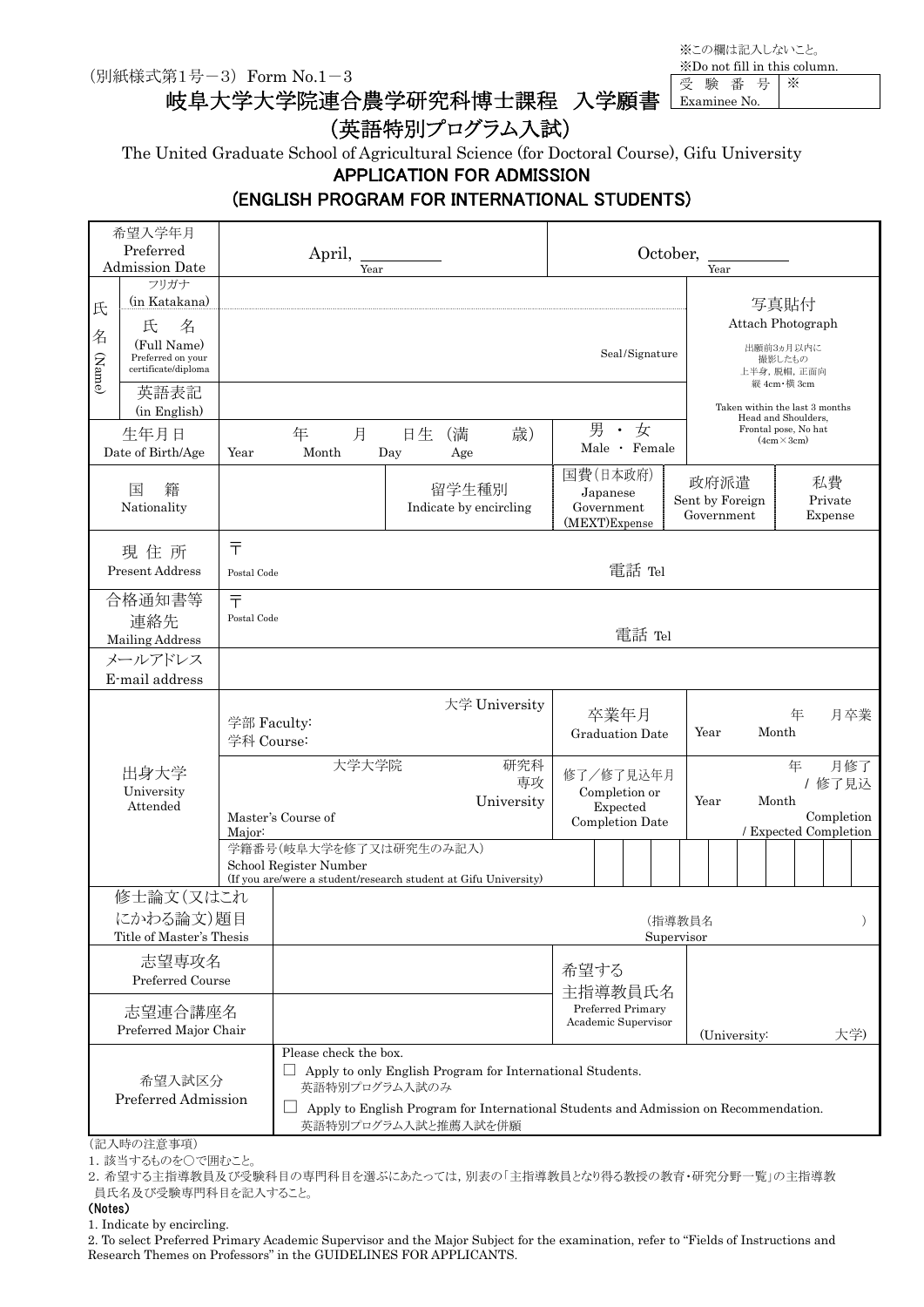岐阜大学大学院連合農学研究科博士課程 入学願書

(岐阜大学・インド工科大学グワハティ校国際連携食品科学技術専攻)

The United Graduate School of Agricultural Science (for Doctoral Course), Gifu University

#### APPLICATION FOR ADMISSION

### (International Joint Ph.D. Program in Food Science & Technology

between Gifu University and Indian Institute of Technology Guwahati)

|        | 希望入学年月                                     |             |                                                                        |     |           |                            |                             |                        |                |                 |  |                                                       |    |                       |
|--------|--------------------------------------------|-------------|------------------------------------------------------------------------|-----|-----------|----------------------------|-----------------------------|------------------------|----------------|-----------------|--|-------------------------------------------------------|----|-----------------------|
|        | Preferred<br><b>Admission Date</b>         |             | April,<br>Year                                                         |     |           |                            |                             |                        |                |                 |  |                                                       |    |                       |
|        | フリガナ                                       |             |                                                                        |     |           |                            |                             |                        |                |                 |  |                                                       |    |                       |
| 氏      | (in Katakana)                              |             |                                                                        |     |           |                            |                             |                        |                |                 |  | 写真貼付                                                  |    |                       |
|        | 氏<br>名                                     |             |                                                                        |     |           |                            |                             |                        |                |                 |  | Attach Photograph                                     |    |                       |
| 名      | (Full Name)                                |             |                                                                        |     |           |                            |                             |                        |                |                 |  | 出願前3ヵ月以内に                                             |    |                       |
| (Name) | Preferred on your<br>certificate/diploma   |             |                                                                        |     |           |                            |                             |                        | Seal/Signature |                 |  | 撮影したもの                                                |    |                       |
|        |                                            |             |                                                                        |     |           |                            |                             |                        |                |                 |  | 上半身, 脱帽, 正面向<br>縦 4cm 横 3cm                           |    |                       |
|        | 英語表記<br>(in English)                       |             |                                                                        |     |           |                            |                             |                        |                |                 |  |                                                       |    |                       |
|        |                                            |             |                                                                        |     |           |                            | 男                           | • 女                    |                |                 |  | Taken within the last 3 months<br>Head and Shoulders, |    |                       |
|        | 生年月日                                       |             | 年<br>月                                                                 | 日生  | (満        | 歳)                         |                             |                        | Male · Female  |                 |  | Frontal pose, No hat<br>$(4cm \times 3cm)$            |    |                       |
|        | Date of Birth/Age                          | Year        | Month                                                                  | Day | Age       |                            |                             |                        |                |                 |  |                                                       |    |                       |
|        | 籍<br>本                                     |             |                                                                        |     |           |                            | 国費(日本政府)                    |                        |                | 政府派遣            |  |                                                       | 私費 |                       |
|        | (外国人は国籍)                                   |             | 都道<br>府県                                                               |     | 外国人留学生記入欄 | International student only |                             | Japanese               |                | Sent by Foreign |  |                                                       |    | Private               |
|        | Nationality                                |             |                                                                        |     |           |                            | Government<br>(MEXT)Expense |                        |                | Government      |  |                                                       |    | Expense               |
|        |                                            | 〒           |                                                                        |     |           |                            |                             |                        |                |                 |  |                                                       |    |                       |
|        | 現住所                                        |             |                                                                        |     |           |                            |                             |                        |                |                 |  |                                                       |    |                       |
|        | Present Address                            | Postal Code |                                                                        |     |           |                            |                             |                        | 電話 Tel         |                 |  |                                                       |    |                       |
|        | 合格通知書等                                     | 〒           |                                                                        |     |           |                            |                             |                        |                |                 |  |                                                       |    |                       |
|        | 連絡先                                        | Postal Code |                                                                        |     |           |                            |                             |                        |                |                 |  |                                                       |    |                       |
|        | Mailing Address                            |             |                                                                        |     |           |                            |                             |                        | 電話 Tel         |                 |  |                                                       |    |                       |
|        | メールアドレス                                    |             |                                                                        |     |           |                            |                             |                        |                |                 |  |                                                       |    |                       |
|        | E-mail address                             |             |                                                                        |     |           |                            |                             |                        |                |                 |  |                                                       |    |                       |
|        |                                            |             |                                                                        |     |           | 大学 University              |                             |                        |                |                 |  |                                                       |    |                       |
|        |                                            |             | 学部 Faculty:                                                            |     |           |                            |                             | 卒業年月                   |                |                 |  | 年                                                     |    | 月卒業                   |
|        |                                            | 学科 Course:  |                                                                        |     |           |                            | <b>Graduation Date</b>      |                        |                | Year            |  | Month                                                 |    |                       |
|        |                                            |             | 大学大学院                                                                  |     |           | 研究科                        |                             |                        |                |                 |  | 年                                                     |    | 月修了                   |
|        | 出身大学                                       |             |                                                                        |     |           | 専攻                         | 修了/修了見込年月                   |                        |                |                 |  |                                                       |    | / 修了見込                |
|        | University<br>Attended                     |             |                                                                        |     |           | University                 | Completion or<br>Expected   |                        |                | Year<br>Month   |  |                                                       |    |                       |
|        |                                            |             | Master's Course of                                                     |     |           |                            | Completion Date             |                        |                |                 |  |                                                       |    | Completion            |
|        |                                            | Major:      | 学籍番号(岐阜大学を修了又は研究生のみ記入)                                                 |     |           |                            |                             |                        |                |                 |  |                                                       |    | / Expected Completion |
|        |                                            |             | School Register Number                                                 |     |           |                            |                             |                        |                |                 |  |                                                       |    |                       |
|        |                                            |             | (If you are/were a student/research student at Gifu University)        |     |           |                            |                             |                        |                |                 |  |                                                       |    |                       |
|        | 修士論文(又はこれ                                  |             |                                                                        |     |           |                            |                             |                        |                |                 |  |                                                       |    |                       |
|        | にかわる論文)題目                                  |             |                                                                        |     |           |                            |                             |                        | (指導教員名         |                 |  |                                                       |    |                       |
|        | Title of Master's Thesis                   |             |                                                                        |     |           |                            |                             |                        | Supervisor     |                 |  |                                                       |    |                       |
|        |                                            |             | 国際連携食品科学技術                                                             |     |           |                            |                             | 希望する                   |                |                 |  |                                                       |    |                       |
|        | First choice                               |             | International Joint Ph.D. Program                                      |     |           |                            |                             | 主指導教員氏名                |                |                 |  |                                                       |    |                       |
|        | 第1志望専攻名<br>Preferred Course                |             | in Food Science & Technology                                           |     |           |                            | Preferred Primary           | Academic               |                |                 |  |                                                       |    |                       |
|        |                                            |             |                                                                        |     |           |                            |                             | Supervisor             |                | (University:    |  |                                                       |    | 大学)                   |
|        | Second choice<br>生物資源科学                    |             |                                                                        |     |           |                            | 希望する                        |                        |                |                 |  |                                                       |    |                       |
|        | 第2志望専攻名<br>Science of Biological Resources |             |                                                                        |     |           |                            |                             | 主指導教員氏名                |                |                 |  |                                                       |    |                       |
|        | Preferred Course                           |             |                                                                        |     |           |                            | Preferred Primary           |                        |                |                 |  |                                                       |    |                       |
|        | 志望連合講座名                                    |             |                                                                        |     |           |                            |                             | Academic<br>Supervisor |                |                 |  |                                                       |    |                       |
|        | Preferred Major Chair<br>(記入時の注意事項)        |             |                                                                        |     |           |                            |                             |                        |                | (University:    |  |                                                       |    | 大学)                   |
|        | 1. 該当するものを○で囲むこと。                          |             |                                                                        |     |           |                            |                             |                        |                |                 |  |                                                       |    |                       |
|        |                                            |             | 2. 希望する主指導教員及び受験科目の専門科目を選ぶにあたっては,<br>別表の「主指導教員となり得る教授の教育・研究分野一覧」の主指導教員 |     |           |                            |                             |                        |                |                 |  |                                                       |    |                       |
|        | 氏名及び受験専門科目を記入すること。                         |             |                                                                        |     |           | <u>塩は証明書た</u> 肚り仕けてください。   |                             |                        |                | (試当老のひ)         |  |                                                       |    |                       |

(Notes)

1.Indicate by encircling.

2.To select Preferred Primary Academic Supervisor and the Major Subject for the examination, refer to "Fields of Instructions and Research Themes on Professors" in the GUIDELINES FOR APPLICANTS.

振込証明書を貼り付けてください。(該当者のみ)

Attach your payment certificate. (Only applicable person)

※この欄は記入しないこと。 ※Do not fill in this column. 受 験 番 号 ※ Examinee No.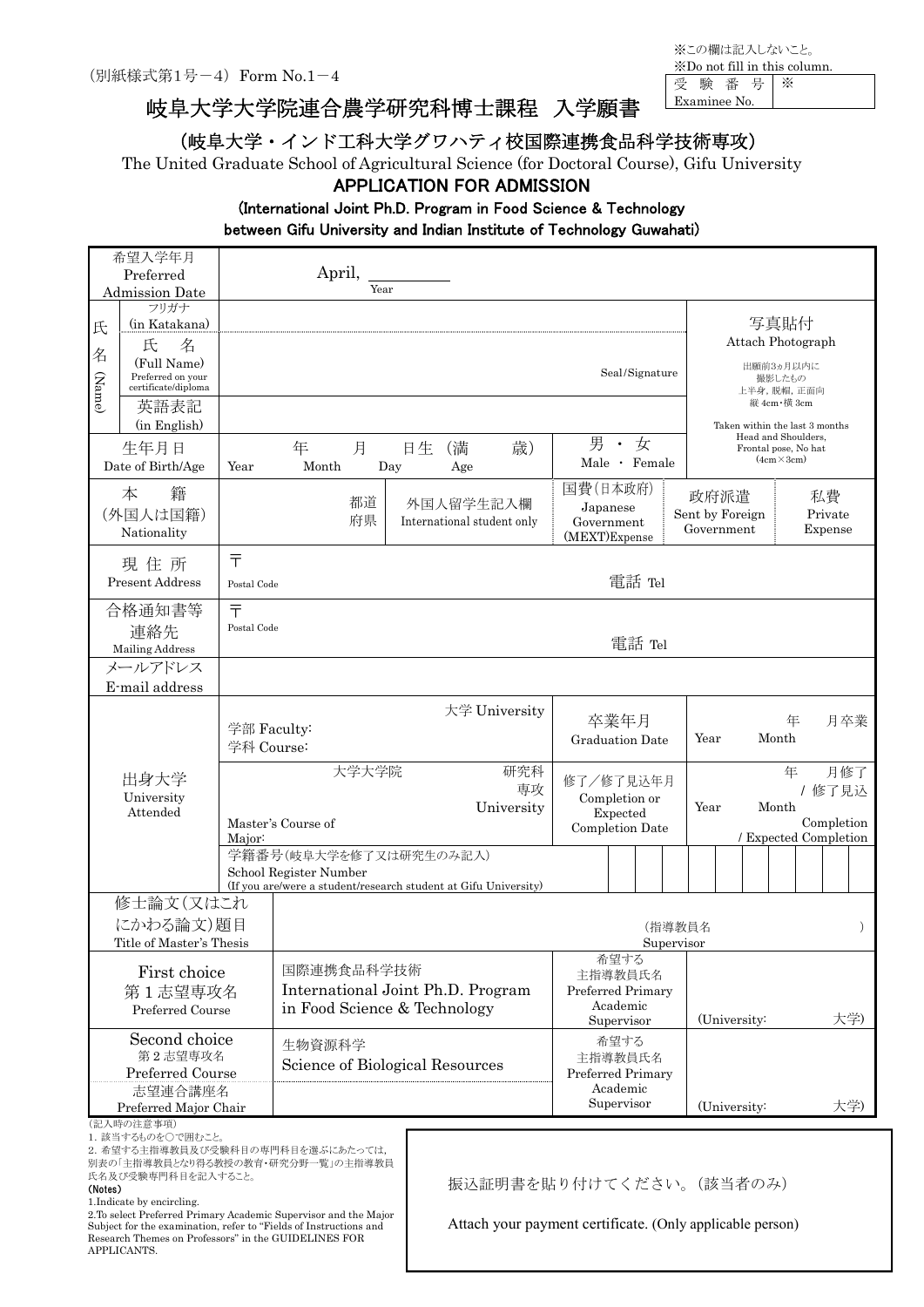※この欄は記入しないこと。

|  | ᄑ                       |  |
|--|-------------------------|--|
|  | <b>CURRICULUM VITAE</b> |  |

|   |              |  | *Do not fill in this column. |   |
|---|--------------|--|------------------------------|---|
| ₩ |              |  | 験 番 号                        | ☀ |
|   | Examinee No. |  |                              |   |

|                                                                            |                                                                                                                                                  | <b>CURRICULUM VITAE</b>                     |      |       | Examinee No.                 |          |             |
|----------------------------------------------------------------------------|--------------------------------------------------------------------------------------------------------------------------------------------------|---------------------------------------------|------|-------|------------------------------|----------|-------------|
| フリガナ<br>(in Katakana)                                                      |                                                                                                                                                  | 生年月日<br>Date of                             |      | 年     | 月<br>(満                      | 日生<br>歳) | 男<br>Male   |
| 氏<br>名<br>(Full Name)                                                      |                                                                                                                                                  | Birth/Age                                   | Year | Month | Day<br>Age                   |          | 女<br>Female |
| 現住所<br>Present Address                                                     | $\bar{\tau}$<br>Postal Code                                                                                                                      | 電話 Tel                                      |      | 本     | 籍<br>(外国人は国籍)<br>Nationality |          | 都道<br>府県    |
|                                                                            | 入学及び卒業年月日<br>Date of entrance and completion                                                                                                     | 学校名 学部·学科等 Name of School & Faculty, Course |      |       |                              |          |             |
| 学<br>歴<br>Educational<br>Background                                        | 入学 年 月 日~卒業 年 月<br>日<br>From Year Month Day To Year Month Day<br>入学 年 月 日~卒業 年 月 日<br>From Year Month Day To Year Month Day<br>入学 年 月 日~卒業 年 月 日 |                                             |      |       |                              |          |             |
| (高校以上)                                                                     | From Year Month Day To Year Month Day<br>入学 年 月 日~卒業 年 月 日                                                                                       |                                             |      |       |                              |          |             |
| (外国人留学生<br>は、小学校以降<br>の学歴を記入す<br>ること)                                      | From Year Month Day To Year Month Day<br>入学 年 月 日~卒業 年 月 日<br>From Year Month Day To Year Month Day                                              |                                             |      |       |                              |          |             |
| (International<br>students should<br>fill from<br>elementary<br>education) | 入学 年 月 日~卒業 年 月 日<br>From Year Month Day To Year Month Day<br>入学<br>年 月 日 ~卒業 年 月 日<br>From Year Month Day To Year Month Day                     |                                             |      |       |                              |          |             |
|                                                                            | 年 月 日~卒業 年 月 日<br>入学<br>From Year Month Day To Year Month Day<br>入学<br>年 月 日 ~卒業 年 月 日<br>From Year Month Day To Year Month Day                  |                                             |      |       |                              |          |             |
| 職<br>歴<br>Employment<br>Experience<br>現在の所属(身分)<br>を必ず記入すること               | 年<br>月<br>$\boxdot$ $\sim$<br>年 月 日<br>From Year Month Day To Year Month Day<br>年<br>月<br>日~ 年 月 日                                               |                                             |      |       |                              |          |             |
| Fill in the current<br>belonging<br>(position)                             | From Year Month Day To Year Month Day<br>月<br>年 月 日<br>年<br>$\Box \sim$<br>From Year Month Day To Year Month Day                                 |                                             |      |       |                              |          |             |
|                                                                            | 年<br>月<br>日<br>Month<br>Year<br>Day                                                                                                              |                                             |      |       |                              |          |             |
| 賞<br>罰<br>Special<br>Achievements                                          | 年<br>月<br>日<br>Month<br>Year<br>Day                                                                                                              |                                             |      |       |                              |          |             |
|                                                                            | 月<br>年<br>B<br>Month<br>Year<br>Day                                                                                                              |                                             |      |       |                              |          |             |
|                                                                            | 年<br>月<br>日<br>Month<br>Year<br>Day<br>月<br>年<br>日                                                                                               |                                             |      |       |                              |          |             |
| 資<br>格<br>Qualifications                                                   | Month<br>Day<br>Year<br>年<br>月<br>日                                                                                                              |                                             |      |       |                              |          |             |
|                                                                            | Year<br>Month<br>Day                                                                                                                             |                                             |      |       |                              |          |             |

※上欄に書ききれない場合には、別紙に記入して添付すること

\*If the blank spaces above are not sufficient for the information required, attach an additional sheet.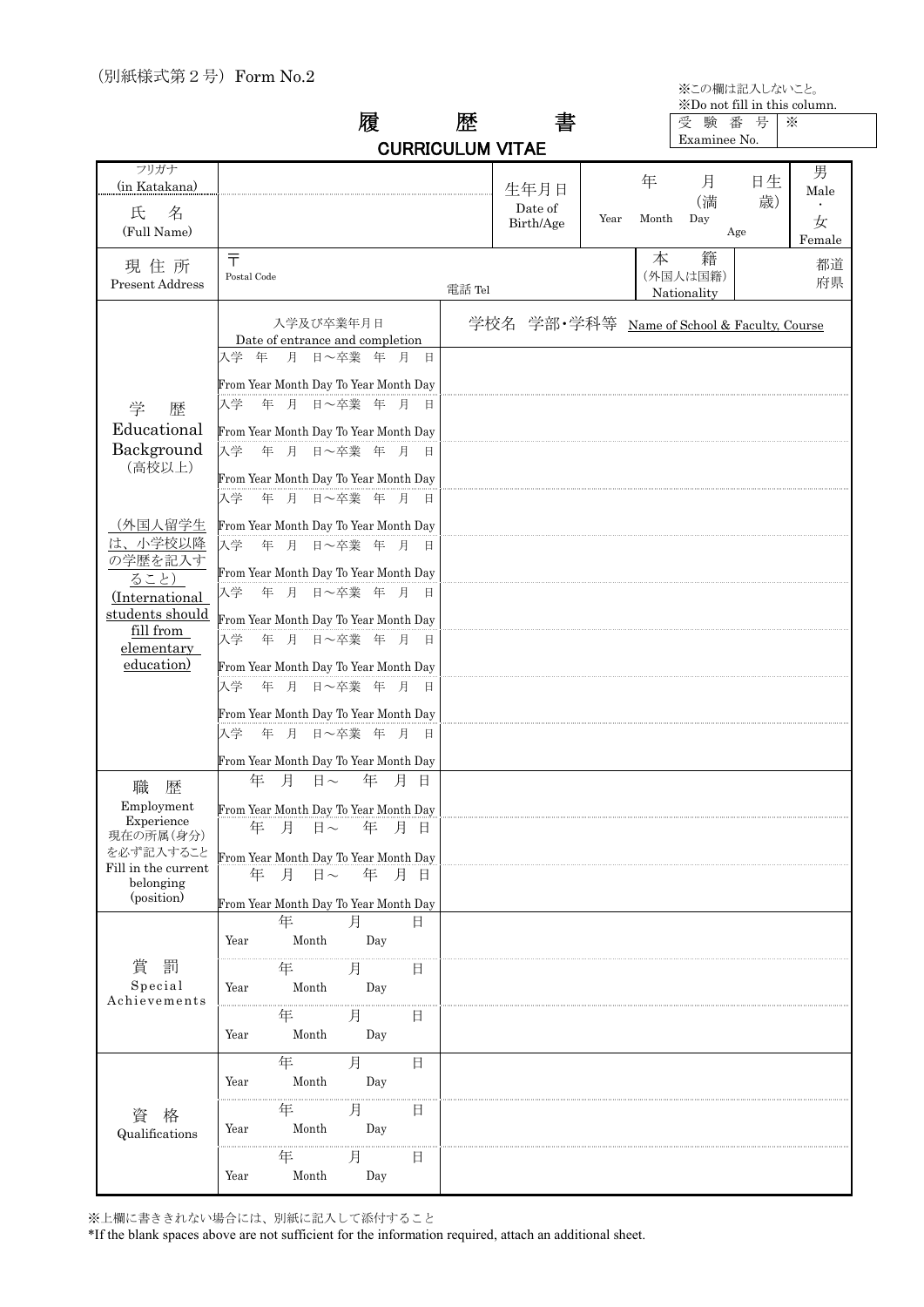### 修 士 論 文 概 要

Summary of Master's Thesis 研 究 経 過 概 要 Summary of Research Progress 修士学位相当の論文概要 Thesis Summary for a Degree Equivalent To a Master's Degree

### 報 告 書 MASTER'S THESIS REPORT

| 受験番号                             | ☀ |
|----------------------------------|---|
| Examinee No.                     |   |
| フリガナ(in Katakana)                |   |
| 氏 名<br>(Full Name)               |   |
| 志望専攻名<br>Preferred Course        |   |
| 志望連合講座名<br>Preferred Major Chair |   |

(注 意)

**NOTES** 

- 1. これは各報告書の表紙である。それぞれの報告書の表紙として使用すること。
- 2. 該当する表題を残し不要の項目は抹消すること。
- 3. A4 サイズの用紙を使用し,和文の場合は, 2,000 字程度, 英文の場合は, 1,200 語程度で記載すること。
- 4. 国際連携食品科学技術専攻を志望の場合は,この様式を複写して使用すること。
- 第 1 志望:国際連携食品科学技術専攻(英語で記入) 第 2 志望:生物資源科学専攻
- 5. ※の欄は記入しないこと。
- 1. Use this form as a cover for each report.
- 2. Circle the appropriate type of report above.
- 3. Use A4 size paper ; write about 2,000 characters in Japanese or about 1,200 words in English.
- 4. Applicants who wish to enter the International Joint Ph.D. Program in Food Science & Technology This form may be photocopied and used for the corresponding report. First choice: International Joint Ph.D. Program in Food Science & Technology Second choice: Science of Biological Resources
- 5. ※Do not fill in this column.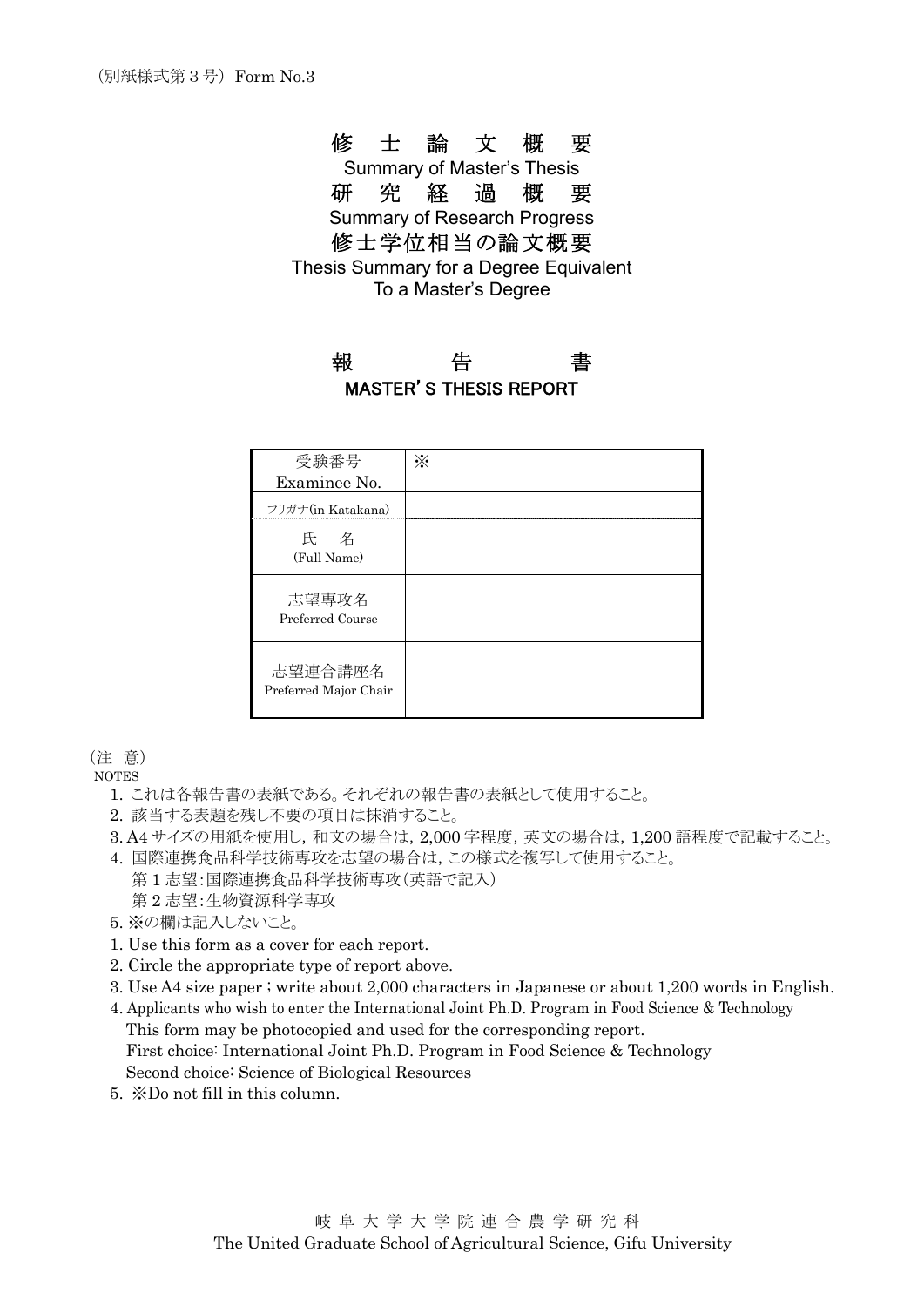### 研 究 計 画 書 RESEARCH PLAN

| 受験番号                                                        | $\mathbb{X}$ |
|-------------------------------------------------------------|--------------|
| Examinee No.                                                |              |
| フリガナ(in Katakana)                                           |              |
| 氏 名<br>(Full Name)                                          |              |
| 志望専攻名<br>Preferred Course                                   |              |
| 志望連合講座名<br>Preferred Major Chair                            |              |
| 希望する主指導<br>教員氏名<br>Preferred Primary<br>Academic Supervisor | (University: |
| 研究題目<br>Research Title                                      |              |

(注 意)

NOTES

- 1. これは研究計画書の表紙として使用すること。
- 2. 研究計画書は「どのような分野でどのような内容のことを研究しようとしているのか。」が分かるように記載 すること。
- 3. A4 サイズの用紙を使用し,和文の場合は, 2,000 字程度, 英文の場合は, 1,200 語程度で記載すること。
- 4. 国際連携食品科学技術専攻を志望の場合は,この様式を複写して使用すること。 第 1 志望:国際連携食品科学技術専攻(英語で記入) 第 2 志望:生物資源科学専攻
- 5. ※の欄は記入しないこと。
- 1. Use this form as a cover for your Research Plan.
- 2. Specify the content and field of study in your Research Plan.
- 3. Use A4 size paper ; write about 2,000 characters in Japanese or about 1,200 words in English.
- 4. Applicants who wish to enter the International Joint Ph.D. Program in Food Science & Technology This form may be photocopied and used for the corresponding report. First choice: International Joint Ph.D. Program in Food Science & Technology Second choice: Science of Biological Resources
- 5. ※Do not fill in this column.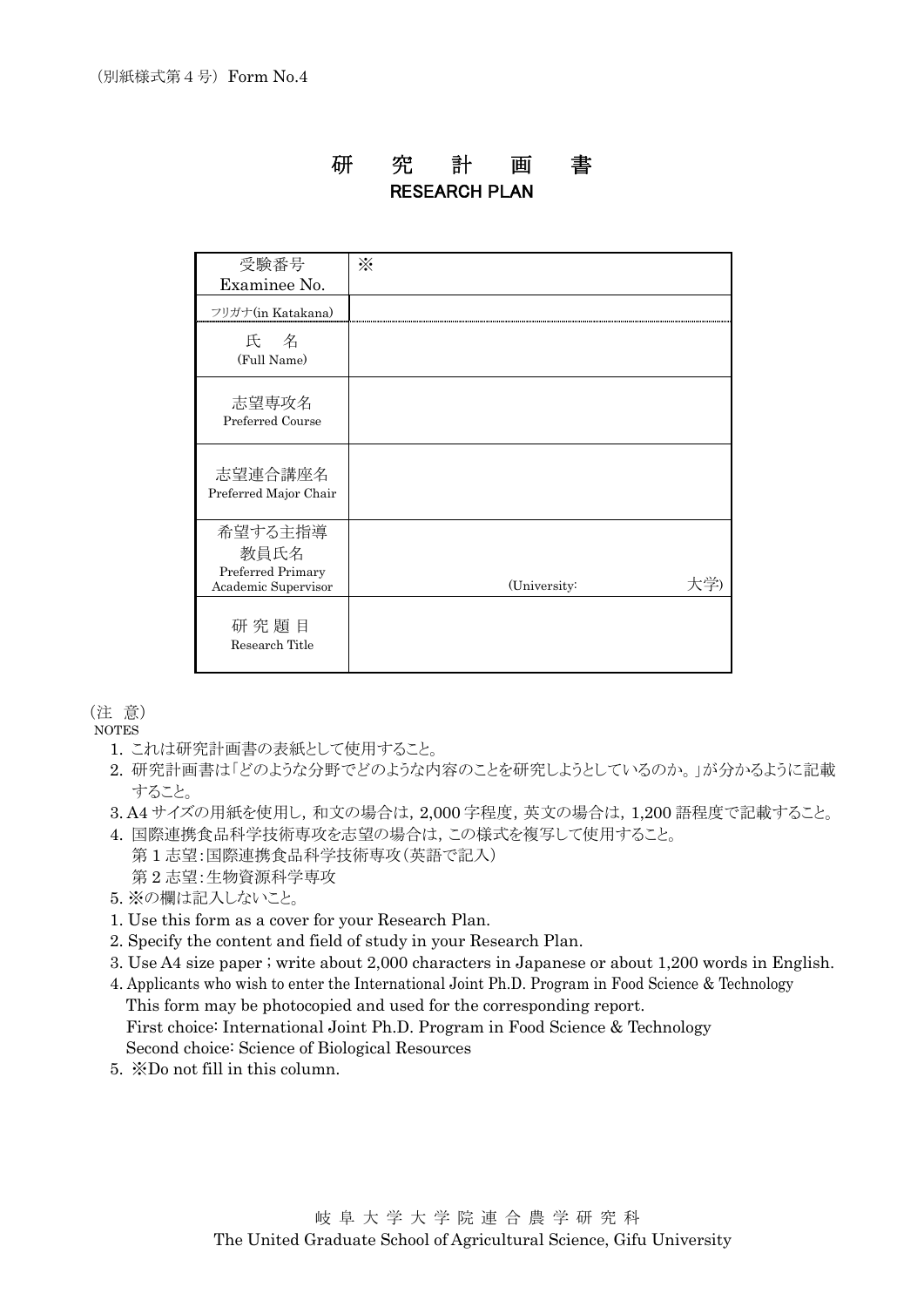### 推 薦 書 LETTER OF RECOMMENDATION

#### 岐阜大学大学院連合農学研究科長 殿 To: The Dean of the United Graduate School of Agricultural Science, Gifu University

岐阜大学大学院連合農学研究科(後期3年のみの博士課程)の

|           |                                                                 |      |      |       | 連合講座                          |  |
|-----------|-----------------------------------------------------------------|------|------|-------|-------------------------------|--|
| の入学・進学志願者 |                                                                 |      |      |       | を下記により推薦します。                  |  |
|           | United Graduate School of Agricultural Science, Gifu University |      |      |       | to apply for admission to the |  |
|           | (Course: Major Chair: Major Chair:                              |      |      |       |                               |  |
|           |                                                                 |      |      | 年 月   | 日                             |  |
|           |                                                                 | Date | Year | Month | Day                           |  |
|           | 指導者・職                                                           |      |      |       |                               |  |
|           | Recommender · Position<br>氏 名                                   |      |      |       | ⊕                             |  |
|           | Name in block letters<br>機 関 名<br>Name of Organization<br>所 在 地 |      |      |       | Seal                          |  |
|           | Address<br>電<br>話<br>Phone                                      |      |      |       |                               |  |

これまでの主な研究題目 Previous research

志願者の大学院修士課程(または研究機関,またはそれに相当する機関)での学習状況・研究状況,能力,性 格等についてご記入ください。

Gifu University would appreciate a confidential statement from you concerning the applicant named above. We are particularly interested in the applicant's ability to carry on academic work in the master's course (or at an institution, or equivalent), his or her general character, and his or her capacity to pursue a successful career in the doctoral course.

※不足の場合は継紙を利用ください。

 $\overline{\phantom{a}}$ 

\*Additional sheets of paper may be attached if necessary.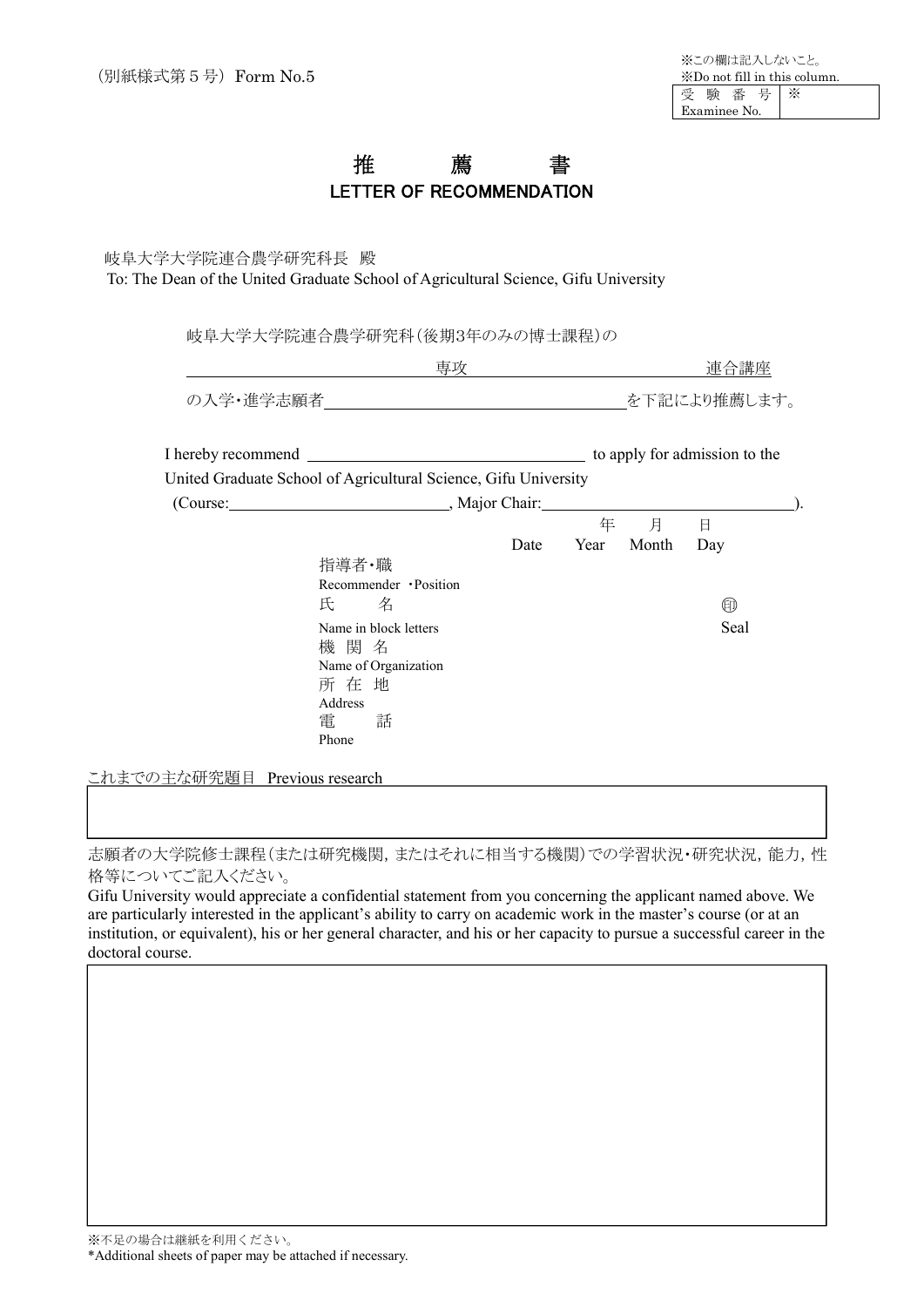## 受 験 承 諾 書 LETTER OF CONSENT FOR APPLICATION

 岐阜大学大学院連合農学研究科長 殿 To: The Dean of the United Graduate School of Agricultural Science, Gifu University

| 氏<br>名<br>Applicant's<br><b>Full Name</b>                                                                                                                                                                                      |                                          |
|--------------------------------------------------------------------------------------------------------------------------------------------------------------------------------------------------------------------------------|------------------------------------------|
|                                                                                                                                                                                                                                | 年 月 日生<br>Date of Birth Year Month Day   |
|                                                                                                                                                                                                                                |                                          |
|                                                                                                                                                                                                                                |                                          |
| 入学試験を受験することを承諾します。<br>entrance exams for the United Graduate School of Agricultural Science, Gifu University                                                                                                                   |                                          |
| (Course: contract of the contract of the contract of the contract of the contract of the contract of the contract of the contract of the contract of the contract of the contract of the contract of the contract of the contr |                                          |
| Major Chair: 1988 Major Chair: 1988 Major Chair: 1988 Major Chair: 1988 Major Chair: 1988 Major Chair: 1988 Major Chair: 1988 Major Chair: 1988 Major Chair: 1988 Major Chair: 1988 Major Chair: 1988 Major Chair: 1988 Major  |                                          |
|                                                                                                                                                                                                                                | 年<br>月<br>日<br>Year Month<br>Date<br>Day |

所 在 地 Address 電 話 Phone 機 関 名 Name of Organization 所属長又は代表者氏名 アンドランド アンドランド 印 Signature Seal Full Name in Print Position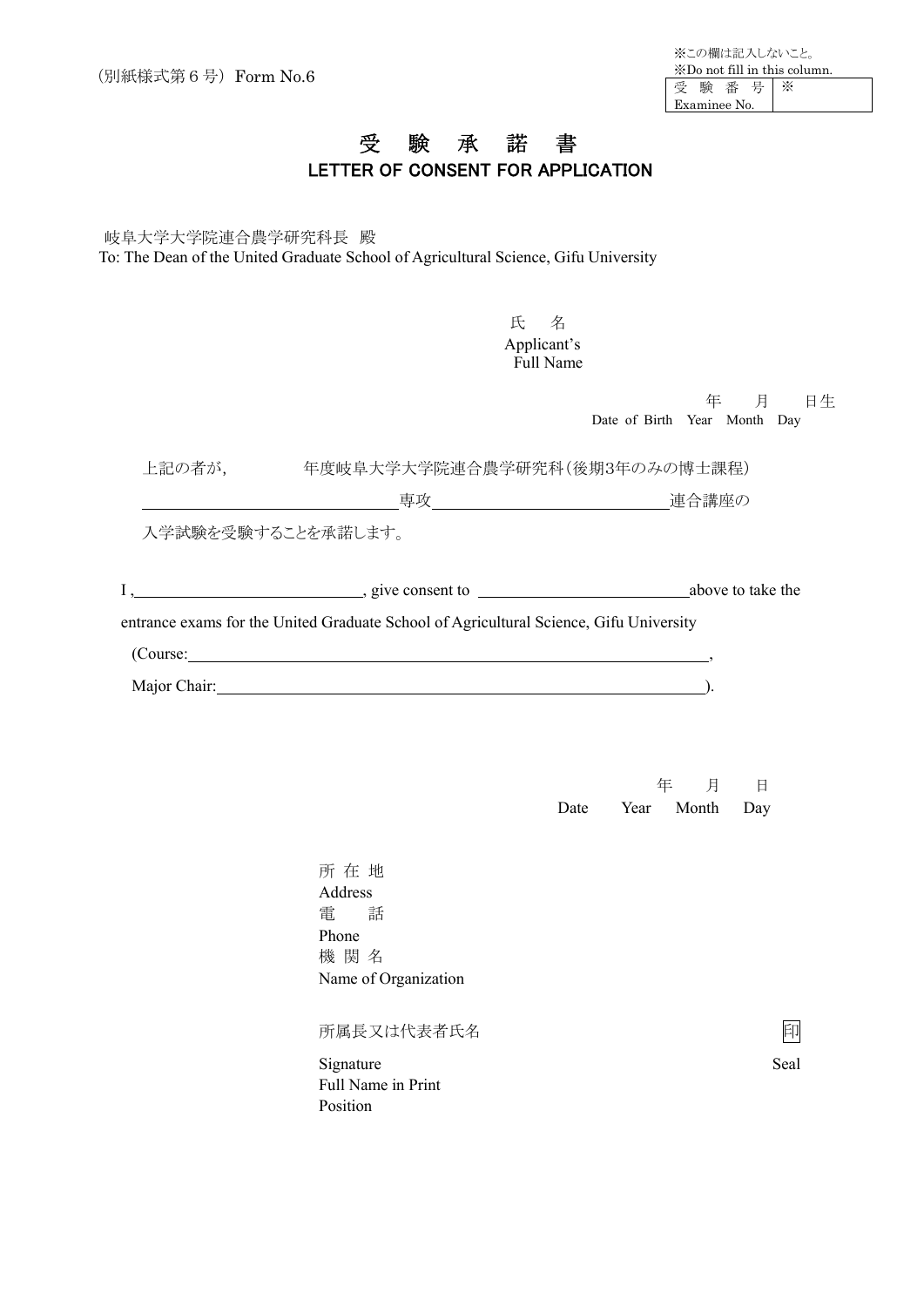## 入学試験出願資格認定申請書① CERTIFIED APPLICATION FORM FOR THE ENTRANCE EXAMINATION①

#### 岐阜大学大学院連合農学研究科長 殿

To: The Dean of the United Graduate School of Agricultural Science, Gifu University

貴大学大学院連合農学研究科(後期3年のみの博士課程)入学試験に出願を希望します。

つきましては,出願資格の認定を受けたいので,所定の書類を添えて申請いたします。

I wish to be admitted to the Entrance Examination of the United Graduate School of Agricultural Science, Gifu University, and I am enclosing the necessary documents for application.

|                                                             |                             |                           |          |             |                         |                                | Date                         | 年<br>Year | 月<br>Month               | $\Box$<br>Day           |
|-------------------------------------------------------------|-----------------------------|---------------------------|----------|-------------|-------------------------|--------------------------------|------------------------------|-----------|--------------------------|-------------------------|
| フリガナ<br>(in Katakana)<br>氏<br>名<br>(Full Name)              |                             |                           |          |             |                         | Seal/Signature                 |                              | 男<br>Male | 女<br>$\bullet$<br>Female |                         |
| 生年月日<br>Date of Birth/Age                                   | Year                        | 年<br>Month                | 月<br>Day | 日生(満<br>Age | 歳)                      | 本                              | 籍<br>(外国人は国籍)<br>Nationality |           |                          | 都道<br>府県                |
| 現住所<br><b>Present Address</b>                               | $\bar{T}$<br>Postal Code    |                           |          |             |                         |                                | 電話 Tel                       |           |                          |                         |
| 認定結果の<br>連絡先<br>Mailing Address                             | $\bar{\tau}$<br>Postal Code |                           |          |             |                         |                                | 電話 Tel                       |           |                          |                         |
| 出身大学                                                        |                             | 学部 Faculty:<br>学科 Course: |          |             | 大学 University           | 卒業年月<br><b>Graduation Date</b> |                              | Year      | 年<br>Month               | 月卒業                     |
| University<br>Attended                                      | Major:                      | Master's Course of        | 大学大学院    |             | 研究科<br>専攻<br>University | 中途退学年月<br>Withdrawal Date      |                              | Year      | 年<br>Month               | 月<br>中途退学<br>Withdrawal |
| 勤務先<br>Name of Organization                                 |                             |                           |          |             |                         |                                |                              |           |                          |                         |
| 志望専攻名<br>Preferred Course                                   |                             |                           |          |             |                         |                                |                              |           |                          |                         |
| 志望連合講座名<br>Preferred Major Chair                            |                             |                           |          |             |                         |                                |                              |           |                          |                         |
| 希望する主指導<br>教員氏名<br>Preferred Primary<br>Academic Supervisor |                             |                           |          |             |                         |                                | University:                  |           |                          | 大学                      |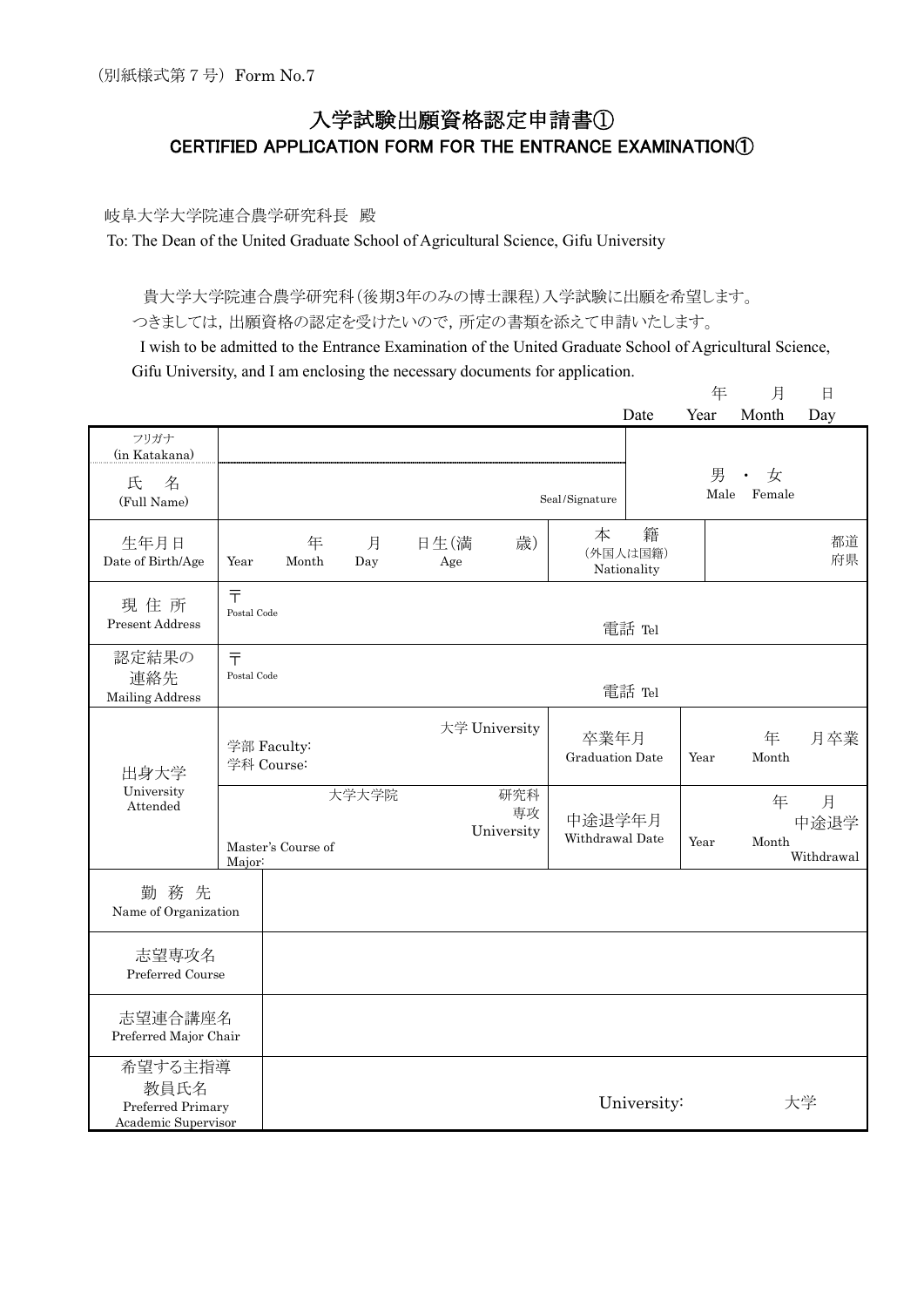### 入学試験出願資格認定申請書② CERTIFIED APPLICATION FORM FOR THE ENTRANCE EXAMINATION②

岐阜大学大学院連合農学研究科長 殿

To: The Dean of the United Graduate School of Agricultural Science, Gifu University

貴大学大学院連合農学研究科(後期3年のみの博士課程)入学試験に出願を希望します。 つきましては,出願資格の認定を受けたいので,所定の書類を添えて申請いたします。

I wish to be admitted to the Entrance Examination of the United Graduate School of Agricultural Science, Gifu University, and I am enclosing the necessary documents for application. 年 月 日

|                                                                                                                       |                             |            |           |                                                                                                                                                                                                                                           |    |                                                | Date                                        | $+$<br>Year | 月<br>Month  | н<br>Day |
|-----------------------------------------------------------------------------------------------------------------------|-----------------------------|------------|-----------|-------------------------------------------------------------------------------------------------------------------------------------------------------------------------------------------------------------------------------------------|----|------------------------------------------------|---------------------------------------------|-------------|-------------|----------|
| フリガナ<br>(in Katakana)                                                                                                 |                             |            |           |                                                                                                                                                                                                                                           |    |                                                |                                             |             |             |          |
| 氏<br>名                                                                                                                |                             |            |           |                                                                                                                                                                                                                                           |    |                                                |                                             | 男<br>Male   | 女<br>Female |          |
| (Full Name)                                                                                                           |                             |            |           |                                                                                                                                                                                                                                           |    | $\operatorname{Seal}/\operatorname{Signature}$ |                                             |             |             |          |
| 生年月日<br>Date of Birth/Age                                                                                             | Year                        | 年<br>Month | 月<br>Day  | 日生(満<br>Age                                                                                                                                                                                                                               | 歳) | 本                                              | 籍<br>(外国人は国籍)<br>Nationality                |             |             | 都道<br>府県 |
| 現住所<br>Present Address                                                                                                | $\bar{\tau}$<br>Postal Code |            |           |                                                                                                                                                                                                                                           |    |                                                | 電話 Tel                                      |             |             |          |
| 認定結果の<br>連絡先<br><b>Mailing Address</b>                                                                                | $\bar{\tau}$<br>Postal Code |            |           |                                                                                                                                                                                                                                           |    |                                                | 電話 Tel                                      |             |             |          |
| 勤務先                                                                                                                   |                             |            |           |                                                                                                                                                                                                                                           |    |                                                |                                             |             |             |          |
| Name of Organization                                                                                                  |                             |            |           |                                                                                                                                                                                                                                           |    |                                                |                                             |             |             |          |
| 志望理由                                                                                                                  |                             |            |           |                                                                                                                                                                                                                                           |    |                                                |                                             |             |             |          |
| Reason for Application                                                                                                |                             |            |           |                                                                                                                                                                                                                                           |    |                                                |                                             |             |             |          |
| 志望専攻名<br>Preferred Course                                                                                             |                             |            |           |                                                                                                                                                                                                                                           |    | Preferred Primary Academic Supervisor          |                                             | 希望する主指導教員氏名 |             |          |
| 志望連合講座名                                                                                                               |                             |            |           |                                                                                                                                                                                                                                           |    |                                                |                                             |             |             |          |
| Preferred Major Chair                                                                                                 |                             |            |           |                                                                                                                                                                                                                                           |    |                                                | (University:                                |             |             | 大学)      |
|                                                                                                                       |                             |            | 入学及び卒業年月日 |                                                                                                                                                                                                                                           |    |                                                | 学校名 学部·学科等 Name of School & Faculty, Course |             |             |          |
|                                                                                                                       |                             |            |           | Date of entrance and completion<br>入学 年 月 日~卒業 年 月 日                                                                                                                                                                                      |    |                                                |                                             |             |             |          |
| 学<br>歴<br>Educational<br>Background<br>(高校以上)                                                                         |                             |            |           | From Year Month Day To Year Month Day<br>入学 年 月 日~卒業 年 月 日<br>From Year Month Day To Year Month Day<br>入学 年 月 日~卒業 年 月 日                                                                                                                  |    |                                                |                                             |             |             |          |
| (外国人留学生は、小学<br>校以降の学歴を記入する<br>こと)<br>(International students<br>should fill from<br>elementary education)             |                             | 入学<br>入学   |           | From Year Month Day To Year Month Day<br>年 月 日~卒業 年 月 日<br>From Year Month Day To Year Month Day<br>入学 年 月 日~卒業 年 月 日<br>From Year Month Day To Year Month Day<br>入学 年 月 日~卒業 年 月 日<br>From Year Month Day To Year Month Day<br>年月日~卒業年月日 |    |                                                |                                             |             |             |          |
|                                                                                                                       |                             |            |           | From Year Month Day To Year Month Day<br>入学 年 月 日~卒業 年 月 日<br>From Year Month Day To Year Month Day                                                                                                                                       |    |                                                |                                             |             |             |          |
| 許・資<br>免<br>Licenses · Qualifications                                                                                 | 格                           |            |           |                                                                                                                                                                                                                                           |    |                                                |                                             |             |             |          |
| その他特記事項<br>Other (Status of candidate<br>who is currently studying<br>or any other special<br>remarks that may apply) |                             |            |           |                                                                                                                                                                                                                                           |    |                                                |                                             |             |             |          |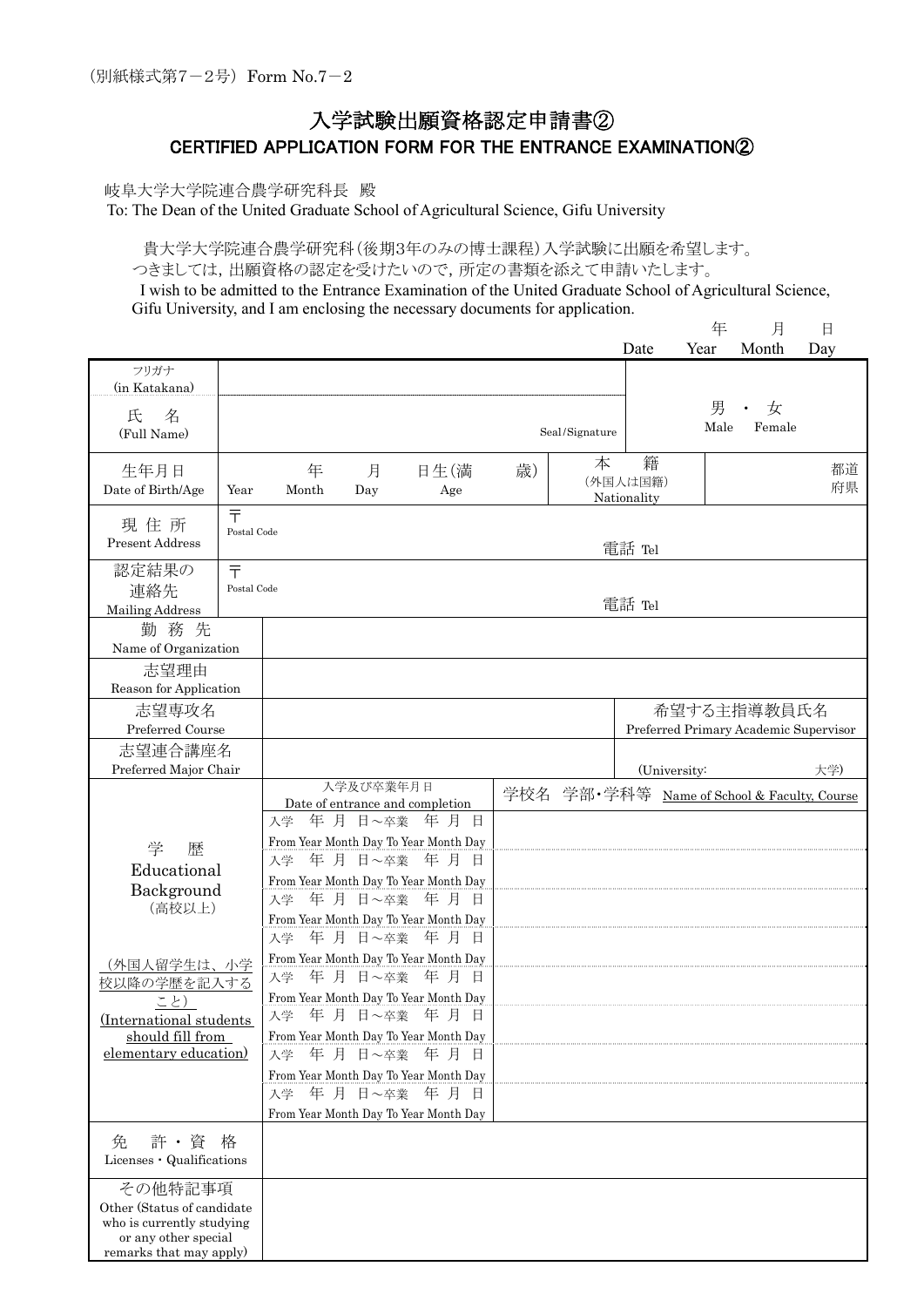|                     | フリガナ                          |                    |                |   |      |                |                                                              |       |                      |
|---------------------|-------------------------------|--------------------|----------------|---|------|----------------|--------------------------------------------------------------|-------|----------------------|
| (in Katakana)       |                               |                    |                |   |      |                |                                                              |       |                      |
| 氏                   | 名                             |                    |                |   |      |                |                                                              |       |                      |
|                     | (Full Name)                   |                    |                |   |      |                |                                                              |       |                      |
|                     |                               | 従事期間               |                |   |      | 研究題目           |                                                              |       | 研究機関                 |
|                     |                               | Period of Research |                |   |      | Research Title |                                                              |       | Name of Organization |
|                     | 自                             | 年 月 ~至             | 年 月            |   |      |                |                                                              |       |                      |
|                     | From Year Month To Year Month |                    |                |   |      |                |                                                              |       |                      |
|                     | 自                             | 年 月 ~至             | 年<br>月         |   |      |                |                                                              |       |                      |
|                     | From Year Month To Year Month |                    |                |   |      |                |                                                              |       |                      |
|                     | 自                             | 年 月 ~至             | 年 月            |   |      |                |                                                              |       |                      |
|                     | From Year Month To Year Month |                    |                |   |      |                |                                                              |       |                      |
|                     | 自                             | 年 月 ~至 年 月         |                |   |      |                |                                                              |       |                      |
| 研究歴                 | From Year Month To Year Month |                    |                |   |      |                |                                                              |       |                      |
| Research<br>History | 自                             | 年 月 ~至             | 年 月            |   |      |                |                                                              |       |                      |
|                     | From Year Month To Year Month |                    |                |   |      |                |                                                              |       |                      |
|                     | 自                             | 年 月 ~至             | 年 月            |   |      |                |                                                              |       |                      |
|                     | From Year Month To Year Month |                    |                |   |      |                |                                                              |       |                      |
|                     | 自                             | 年 月 ~至             | 年 月            |   |      |                |                                                              |       |                      |
|                     | From Year Month To Year Month |                    |                |   |      |                |                                                              |       |                      |
|                     | 自                             | 年 月 ~至             | 年 月            |   |      |                |                                                              |       |                      |
|                     | From Year Month To Year Month |                    |                |   |      |                |                                                              |       |                      |
|                     | 自                             | 年 月 ~至             | 年 月            |   |      |                |                                                              |       |                      |
|                     | From Year Month To Year Month |                    |                |   |      |                |                                                              |       |                      |
|                     |                               |                    |                |   |      |                |                                                              |       |                      |
|                     |                               | 年<br>Year          | 月<br>Month     |   |      |                |                                                              |       |                      |
| 許<br>特              |                               |                    |                |   |      |                |                                                              |       |                      |
| Patents             |                               | 年<br>Year          | 月<br>Month     |   |      |                |                                                              |       |                      |
|                     |                               |                    |                |   |      |                |                                                              |       |                      |
|                     |                               | 年<br>Year          | 月<br>Month     |   |      |                |                                                              |       |                      |
|                     |                               |                    |                |   |      |                |                                                              |       |                      |
|                     | 上記のとおり相違ありません。                |                    |                |   |      |                | I hereby state that the above-mentioned information is true. |       |                      |
|                     |                               |                    |                | 年 |      | 月              | 日 Date: Year                                                 | Month | Day                  |
|                     |                               |                    | 研究機関の長         |   | 氏名   |                |                                                              |       |                      |
|                     |                               |                    | Director / CEO |   | Name |                |                                                              |       | Seal / Signature     |
|                     |                               |                    |                |   |      |                |                                                              |       |                      |

### 研 究 歴 証 明 書 RESEARCH HISTORY CERTIFICATE

※それぞれの研究機関ごとに複写して充当すること。

\*This form shall be copied and used for each organization.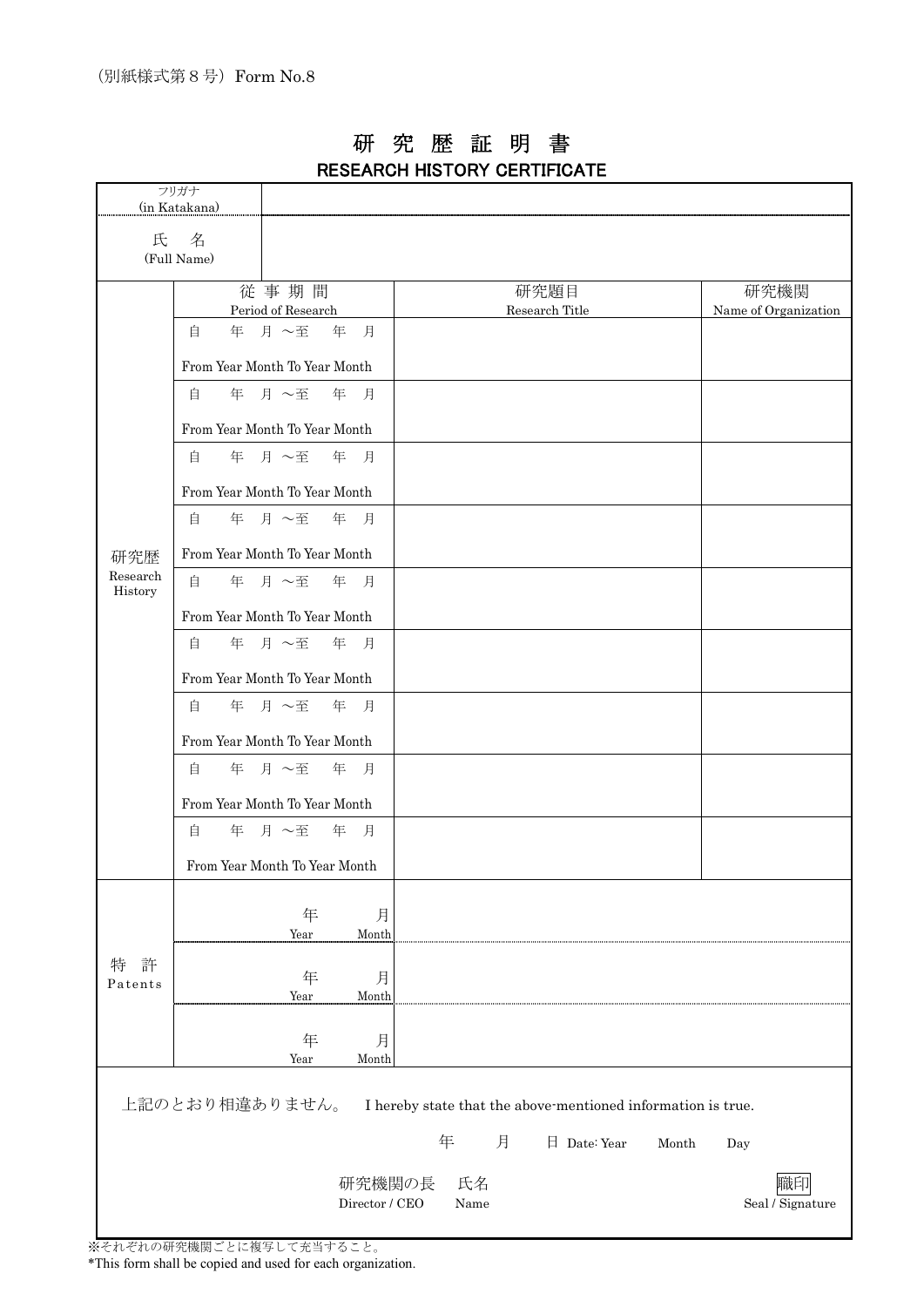### 研 究 業 績 書 RESEARCH ACHIEVEMENTS FORM

| フリガナ(in Katakana)                                |  |
|--------------------------------------------------|--|
| and the state of the state of the<br>(Full Name) |  |

(注 意)

NOTES

1. これは研究業績の表紙として使用すること。

2. A4 サイズの用紙を使用し,和文の場合は, 2,000 字程度, 英文の場合は, 1,200 語程度で記載すること。

1. Use this form as a cover for your Research Achievements.

2. Use A4 size paper ; write about 2,000 characters in Japanese or about 1,200 words in English.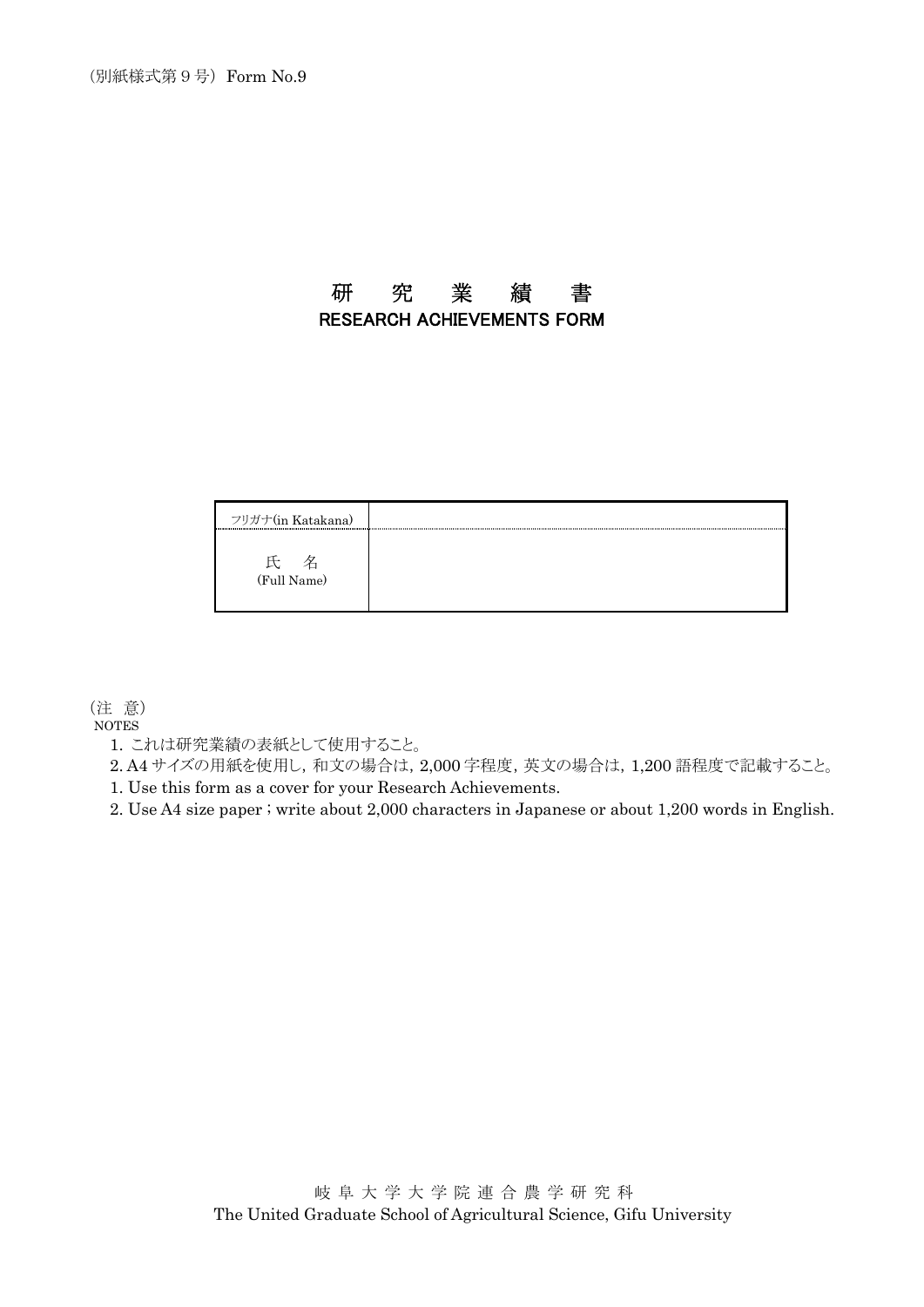連 合 農 学 研 究 科 長 殿

志願者の希望する 主指導教員予定者 氏 名

## 年 度 大 学 院 連 合 農 学 研 究 科

### 志 願 者 の 指 導 教 員 予 定 者 PROSPECTIVE ACADEMIC SUPERVISORS

志願者 ついち この合格後の指導教員を下記のように予定しますのでお届けします。

Below is a list of prospective academic supervisors after the applicant \_\_\_\_\_\_\_\_\_ has been accepted to the program.

記

① 主 指 導 教 員 (所 属 大 学 )

② 第1副指導教員(所属大学)

③ 第2副指導教員(所属大学)

| 申                                                        | 請 書 記 載 内 容 に つ い て |  |  |  |  |  |
|----------------------------------------------------------|---------------------|--|--|--|--|--|
| 志願者本人との関係及び<br>これまでの接触の経緯<br>(志願者所属機関及び推薦<br>者との関係等を含む。) |                     |  |  |  |  |  |
| 志願者の過去・現在の専<br>攻分野及び入学後の研究<br>計画に関する所見                   |                     |  |  |  |  |  |

#### ①志願者へ

志願者は,希望する主指導教員に必ずこの届書の記載を依頼し,提出すること。

#### ②主指導教員予定者へ

志願者から依頼を受けた主指導教員予定者は,副指導教員及び補助教員として予定する者から内諾を得て,所定 の事項を記入のうえ,厳封して志願者に渡し出願書類と一緒に提出させるか,直接岐阜大学大学院連合農学研究科 連合農学係に送付してください。

#### **To Applicants:**

Applicants must request to fill out this form to the primary academic supervisor you wish to study with, and submit the completed form to the office of the United Graduate School of Agricultural Science, Gifu University.